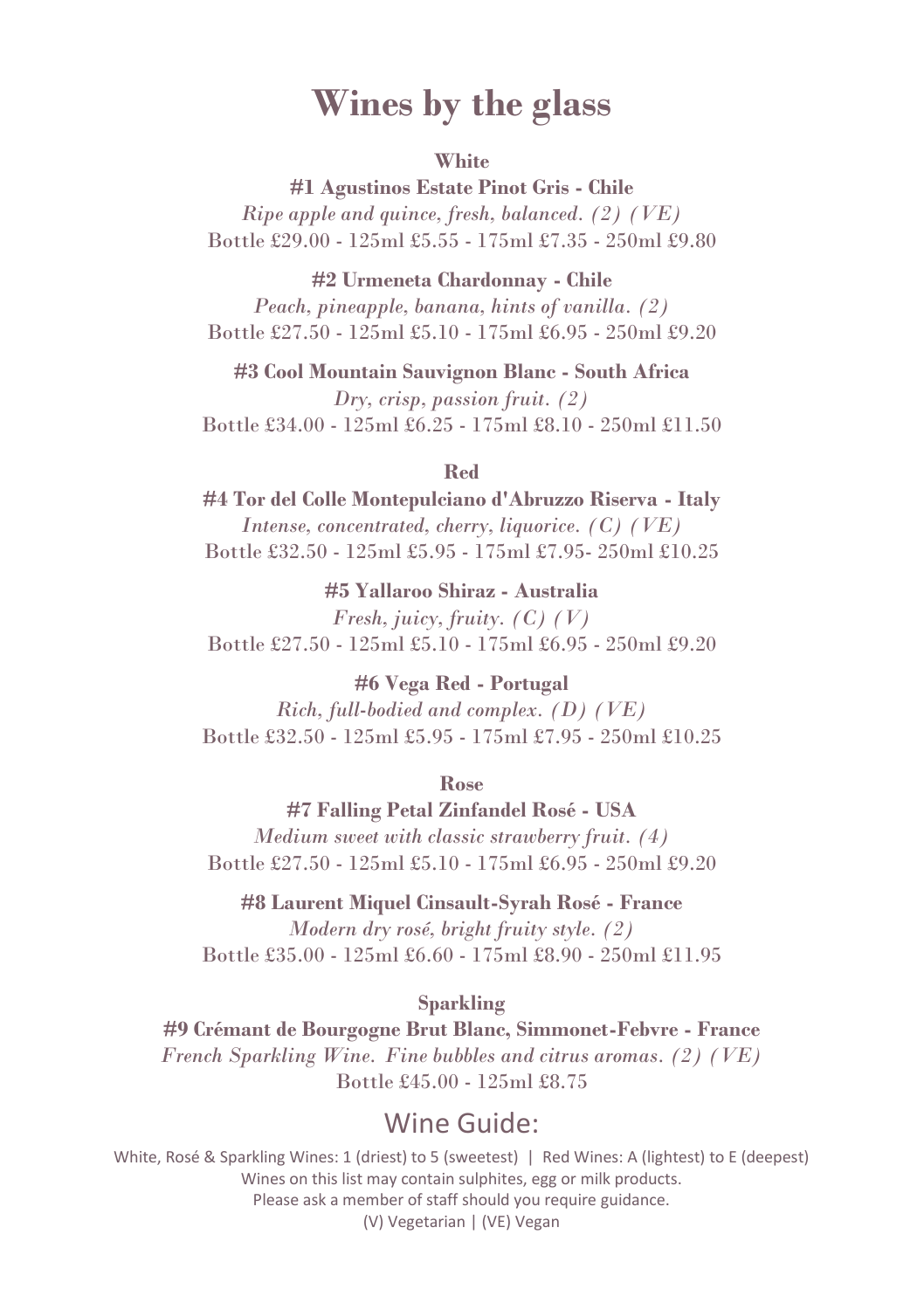# **Crisp & Fresh Whites**

**#10 Miopasso Fiano - Italy** *Crisp, citrus, honey. (2) (VE)* Bottle £33.50

**#11 Picpoul de Pinet M - France** *Fresh, white flowers, zesty citrus. (1) (VE)* Bottle £35.50

**#12 Muscadet de Sèvre et Maine Sur Lie 'Bleu' - France** *Classic Muscadet style, very dry, fresh. (1)* Bottle £34.75

**#13 Sharpham Dart Valley Reserve - England** *Zippy, full flavoured, structured. (2) (VE)* Bottle £34.50

#### Wine Guide: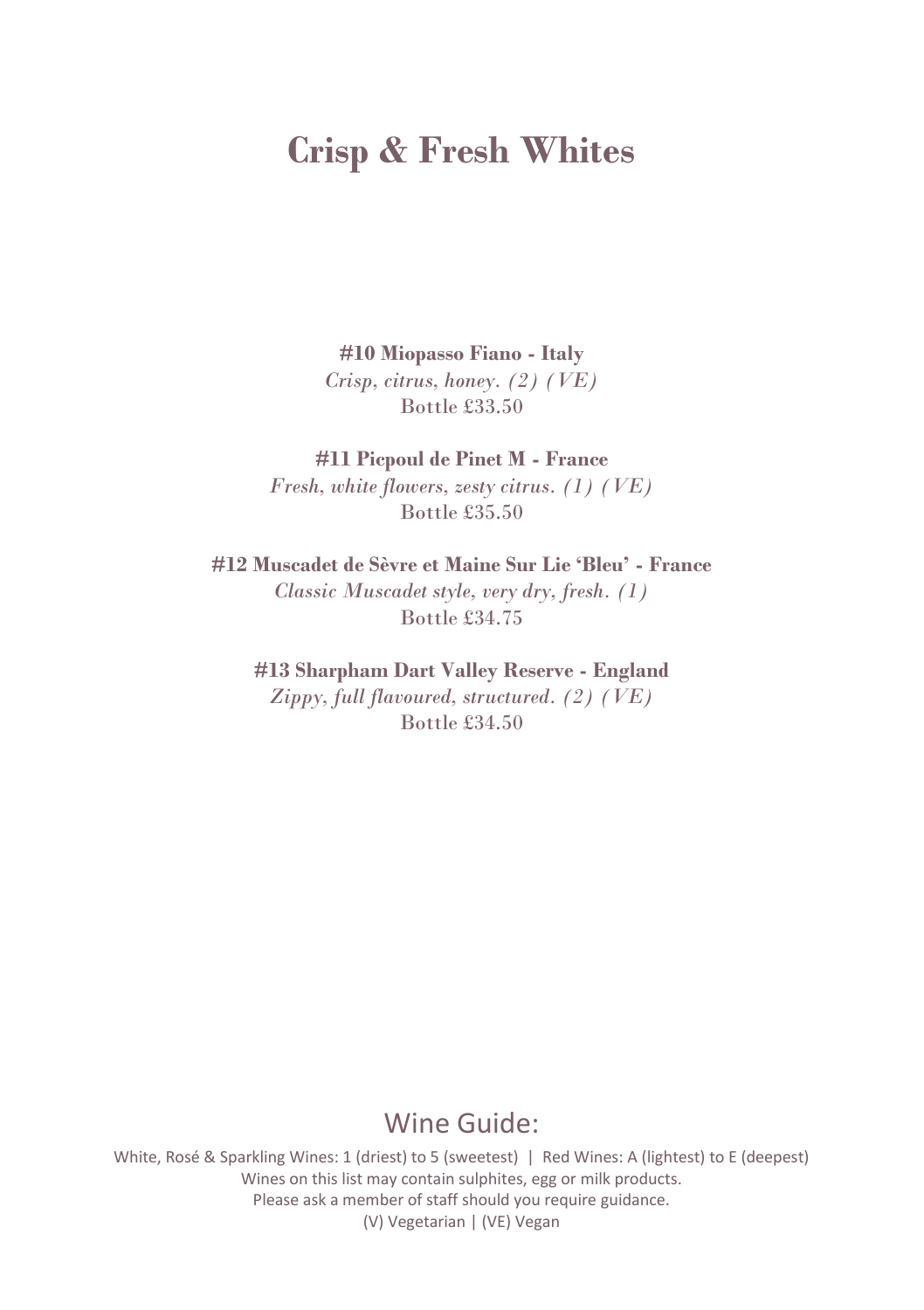# **Aromatic & Fruity Whites**

**#1 Agustinos Estate Pinot Gris - Chile**

*Ripe apple and quince, fresh, balanced. (2) (VE)* Bottle £29.00

**#3 Cool Mountain Sauvignon Blanc - South Africa** *Dry, crisp, passion fruit. (2)* Bottle £34.00

**#14 Grand'Arte Alvarinho - Portugal** *Ripe orchard fruit and tropical character. (2) (VE)* Bottle £34.50

**#15 Lion Ridge Viognier - South Africa** *Floral bouquet with a tropical palate. (2) (V)* Bottle £30.50

**#16 Taringi Sauvignon Blanc - New Zealand** *Gooseberry, nettle, lime, passion fruit. (1)* Bottle £35.00

**#17 Calasole Vermentino Rocca di Montemassi - Italy** *Elegant, silky, mineral, melon, blossom. (1) (VE)* Bottle £36.00

### Wine Guide: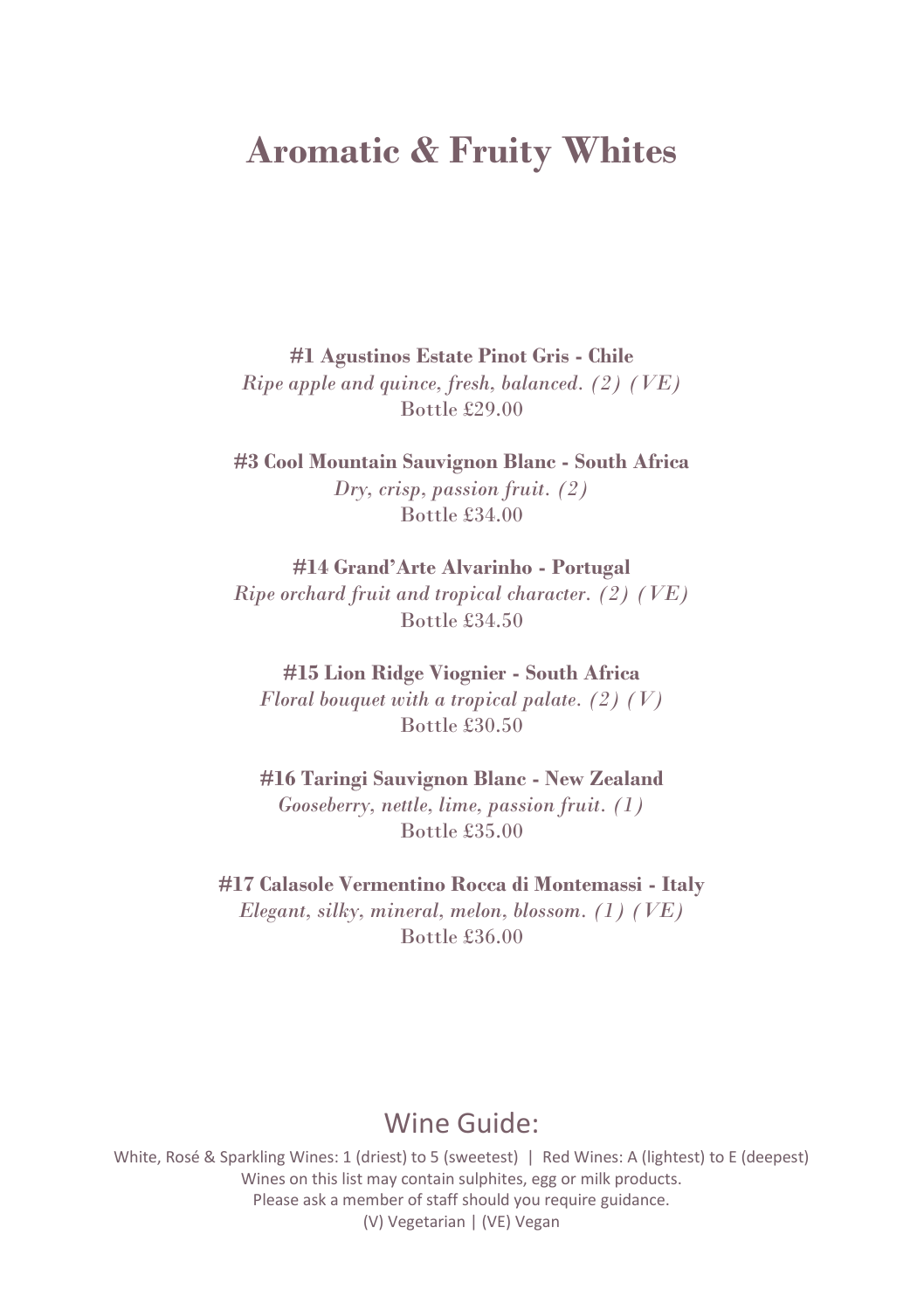# **Rich & Complex Whites**

**#2 Urmeneta Chardonnay - Chile**

*Peach, pineapple, banana, hints of vanilla. (2)* Bottle £27.50

**#18 Ermita de San Felices Blanco - Spain**

*Sweet overtones, well structured, great acidity. (2) (V)* Bottle £32.50

**#19 Laurent Miquel Viognier - France**

*Peach notes, lovely long finish. (2)* Bottle £36.50

**#20 Hahn Winery Chardonnay - USA**

*Banana, baked apple and toffee. (2) (V)* Bottle £52.00

**#21 Chablis Jean Deligny - France**

*Rich, complex, charming, butter, brioche. (1) (VE)* Bottle £54.00

### Wine Guide: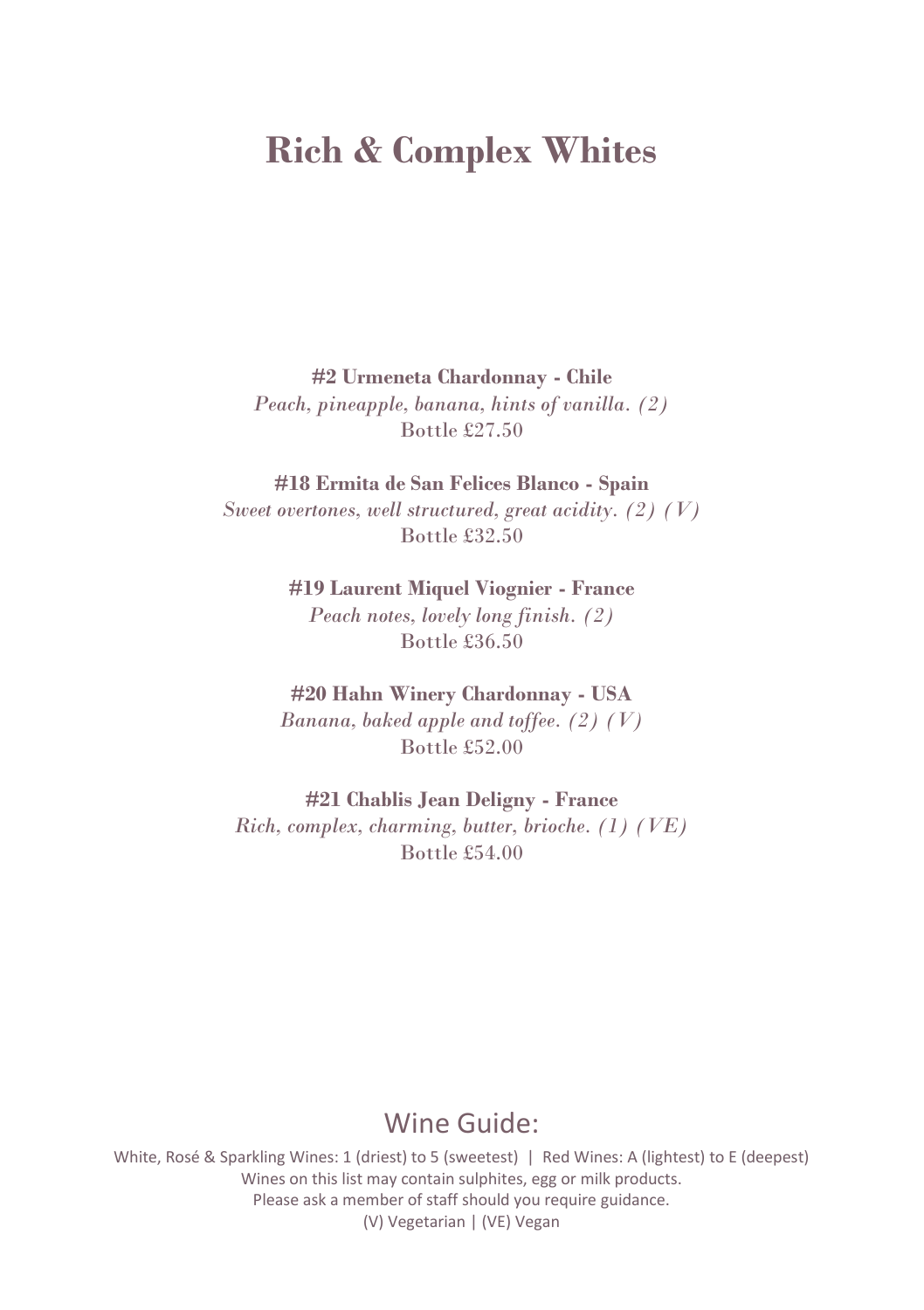# **Luxury Whites**

**#22 Hamilton Russell Chardonnay - South Africa** *Glamorous in a racy Burgundian style. (2)* Bottle £72.50

**#23 Cloudy Bay Sauvignon Blanc - New Zealand** *Fresh fruit salad, iconic wine. (2)* Bottle £68.50

**#24 Saint-Aubin 1er Cru Les Murgers des Dents de Chien Gerard Thomas et Filles - France** *Honey, dried peach and spice. (2) (V)* Bottle £85.00

**#25 Puligny-Montrachet Louis Latour - France**

*Floral, almond, vanilla, long-lived. (2) (V)* Bottle £145.00

#### Wine Guide: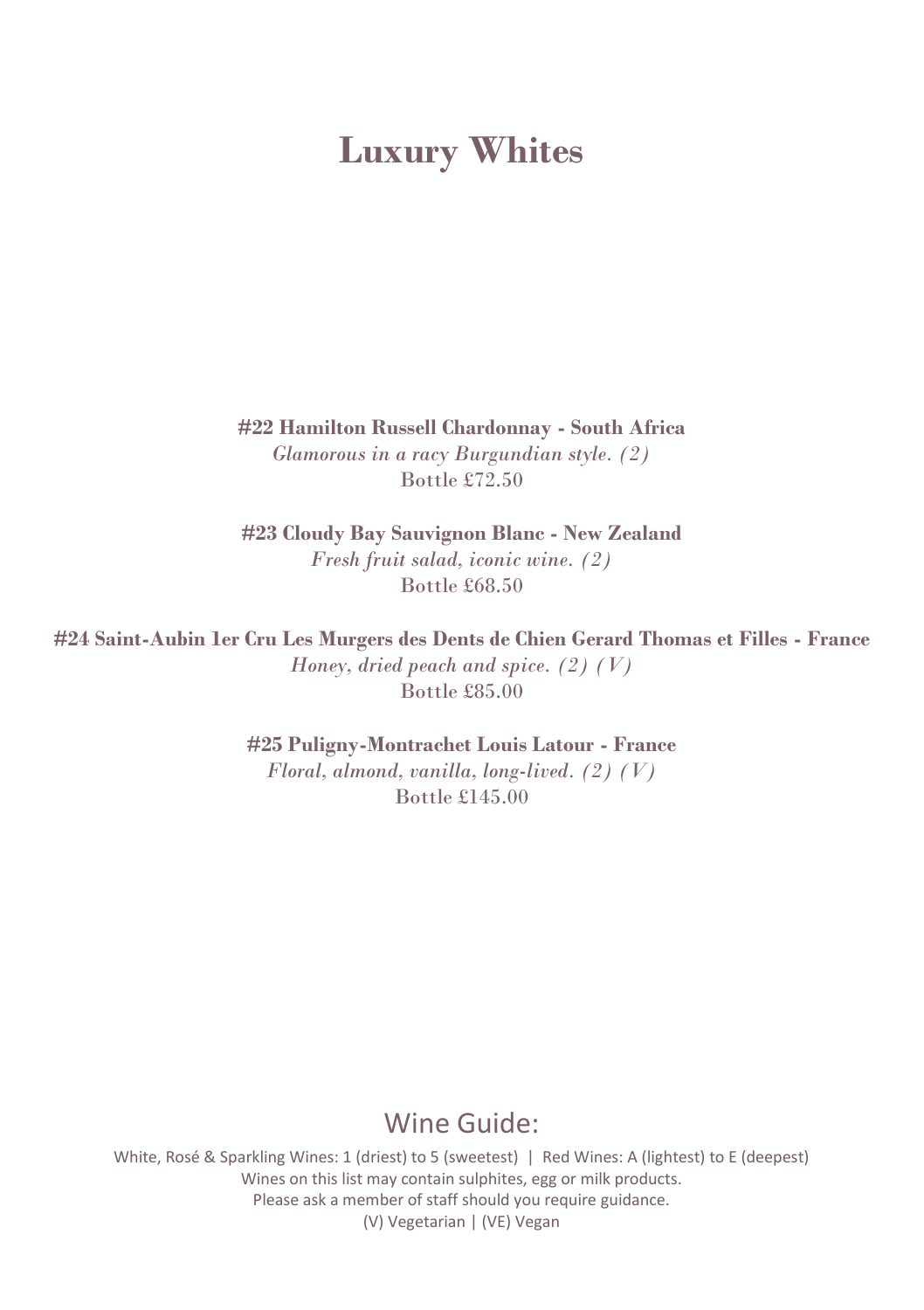## **Lighter & Fruity Reds**

**#27 Terra Iconia Beaujolais - France** *Intense berry fruits, silky tannins. (A) (VE)* Bottle £33.50

**#28 Valmoissine Pinot Noir Louis Latour - France** *Strawberry, raspberry, hedgerow, cassis, mocha. (B) (V)* Bottle £40.00

### **Smooth & Juicy Reds**

**#6 Vega Red - Portugal** *Rich, full-bodied and complex. (D) (VE)* Bottle £32.50

**#29 Urmeneta Carménère - Chile**

*Spiced tobacco, green pepper, red fruits. (C)* Bottle £27.00

**#4 Tor del Colle Montepulciano d'Abruzzo Riserva - Italy** *Intense, concentrated, cherry, liquorice. (C) (VE)* Bottle £32.50

> **#30 Laurent Miquel Syrah-Grenache - France** *Smoky, spicy, hedgerow fruit, solid. (C)* Bottle £35.50

**#31 Ermita de San Felices Crianza - Spain** *Smart, modern Rioja; smoky, spicy fruit. (C) (V)* Bottle £45.00

#### Wine Guide: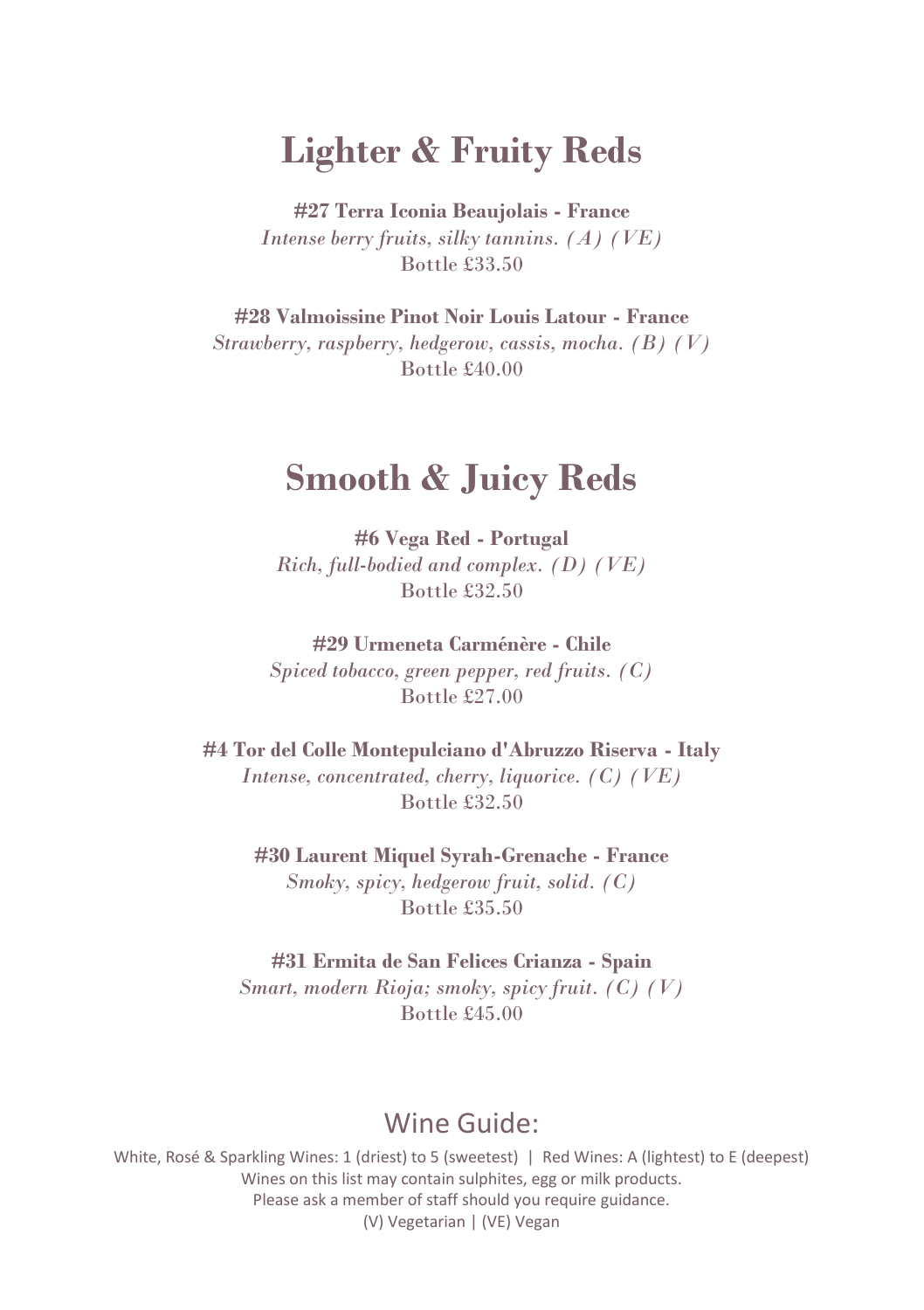# **Full Bodied Reds**

**#5 Yallaroo Shiraz - Australia** *Fresh, juicy, fruity. (C) (V)* Bottle £27.50

**#32 Old True Zin Zinfandel - Italy** *Cherry jam, tobacco, cocoa and coffee. (D) (VE)* Bottle £29.00

**#33 Trueno Malbec - Argentina** *Chocolate, coffee, tobacco and caramel. (E) (V)* Bottle £36.50

**#34 Valpolicella Superiore Ripasso Zonin - Italy** *Rich, complex, cherries, chocolate, dry, robust. (E) (VE)* Bottle £48.00

**#35 Hahn Winery Cabernet Sauvignon - USA** *Cherry jam, vanilla and caramel. (D) (V)* Bottle £52.00

### Wine Guide: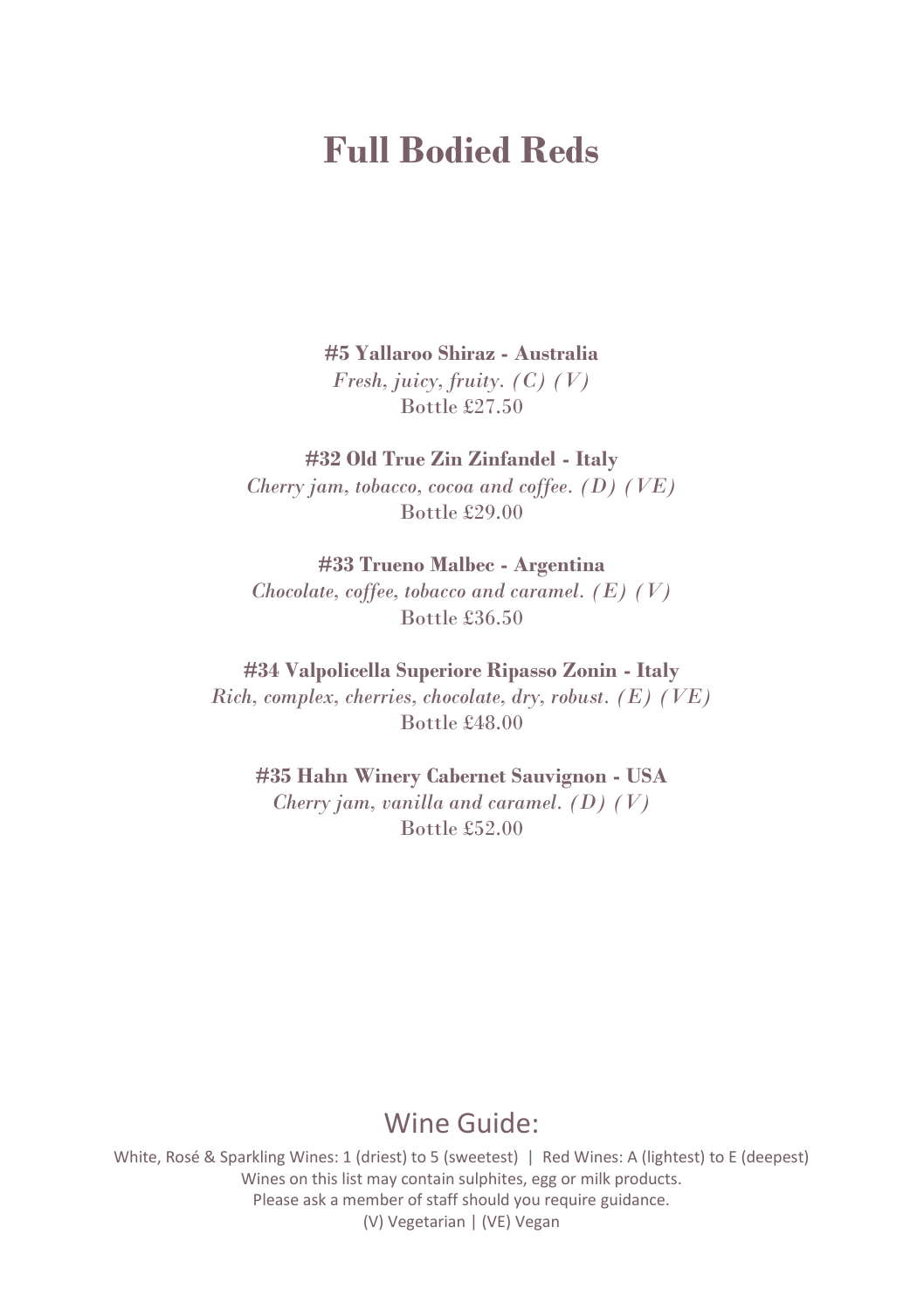### **Luxury Reds**

**#36 Crozes Hermitage La Petite Ruche M. Chapoutier - France** *Fresh, rounded, baked fruit, elegant. (D)* Bottle £55.50

> **#37 Cloudy Bay Pinot Noir - New Zealand** *Silky, juicy, elegant structure. (A) (V)* Bottle £79.00

**#38 Gevrey-Chambertin Domaine Chanson - France** *Red berries, integrated oak, spice, vanilla. (C)* Bottle £105.00

> **#39 Cossetti Barolo - Italy** *Fruity, velvety, spicy. (E)* Bottle £65.50

**#40 Chateau Musar 2015 - Lebanon**

*Concentrated, black fruits, spice. (D) (VE)* Bottle £82.00

### Wine Guide: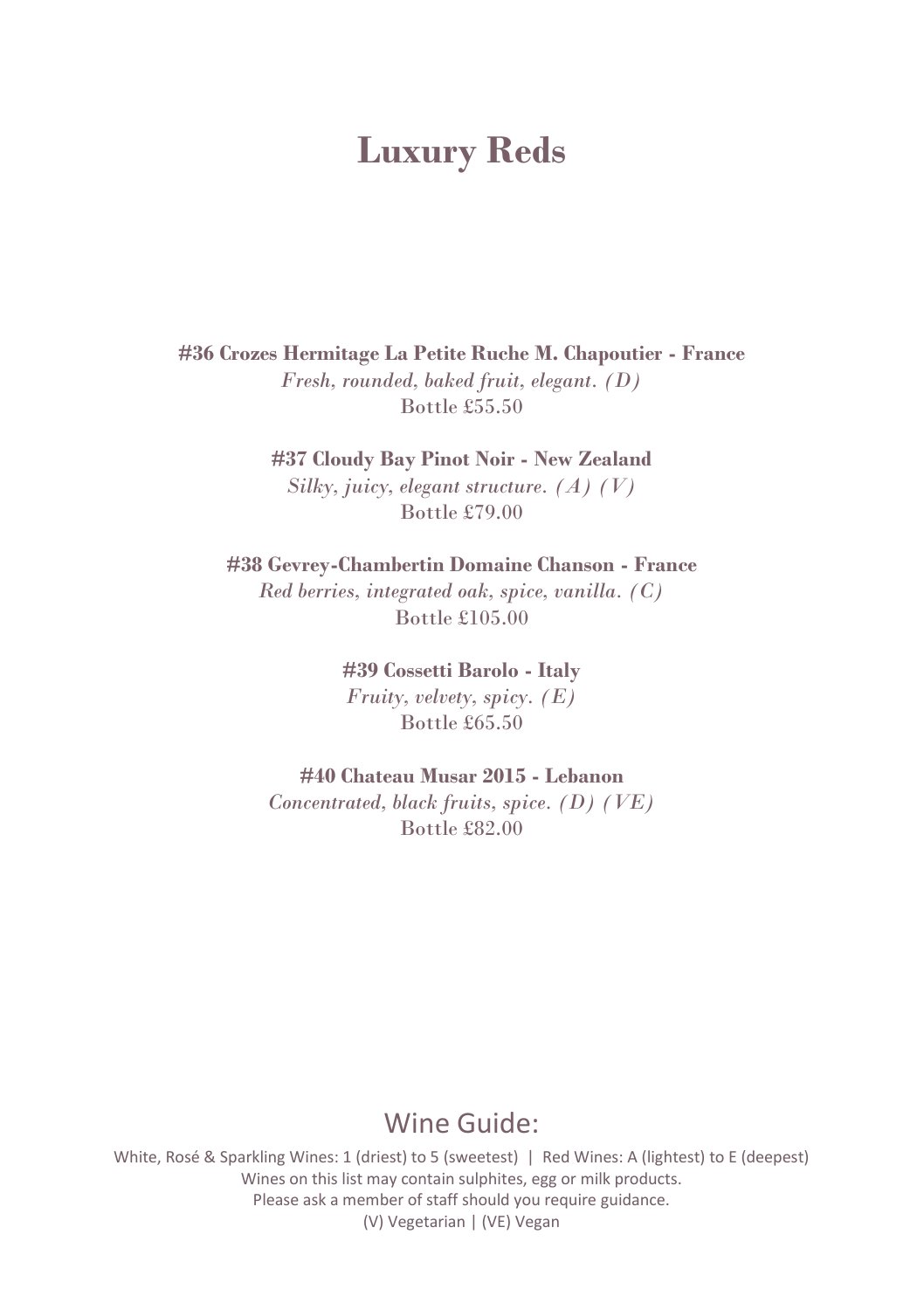# **Rosé Wine**

**#41 Dreambird Pinot Grigio Rosé - Romania** *Fresh, juicy, fruity. (1) (VE)* Bottle £24.50

**#7 Falling Petal Zinfandel Rosé - USA** *Medium sweet with classic strawberry fruit. (4)* Bottle £27.50

**#8 Laurent Miquel Cinsault-Syrah Rosé - France** *Modern dry rosé, bright fruity style. (2)* Bottle £35.00

> **#42 Sables d'Azur Rosé - France** *Classic Côtes de Provence dry rosé. (1)* Bottle £37.00

#### Wine Guide: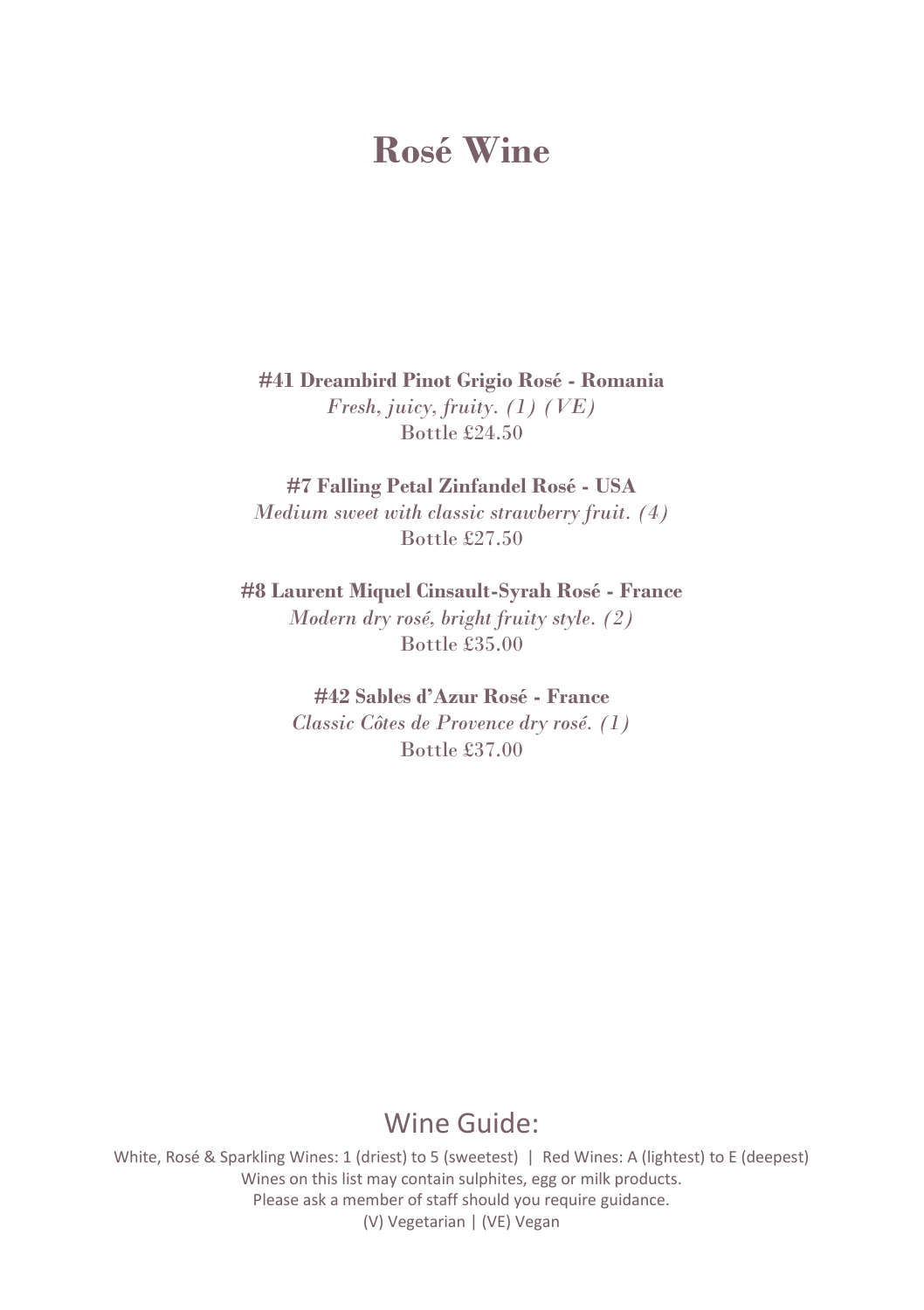# **Sparkling Wine & Champagne**

**#43 Prosecco Spumante Divici - Italy** *Creamy bubbles, lemony and floral. (1) (VE)* Bottle £32.00

**#9 Crémant de Bourgogne Brut Blanc, Simmonet-Febvre - France** *French Sparkling Wine. Fine bubbles and citrus aromas. (2) (VE)* Bottle £45.00

> **#44 Crazy Bulles Sparkling Rosé - France** *Berries, pink, sparkler. (2)* Bottle £40.00

**#45 Joseph Perrier Cuvée Royale Brut - France** *Balanced and fresh, an over-performer. (1) (VE)* Bottle £60.00

**#46 Camel Valley Brut - England** *Elegant, elderflower, truly brut. (1) (VE)* Bottle £65.50

**#47 Bollinger Special Cuvée Brut - France** *Dry, rich, intense, brioche notes. (1)* Bottle £95.00

**#48 Krug Grande Cuvée Brut - France** *Magisterial, full, crisp and vibrant. (1) (VE)* Bottle £290.00

#### Wine Guide: